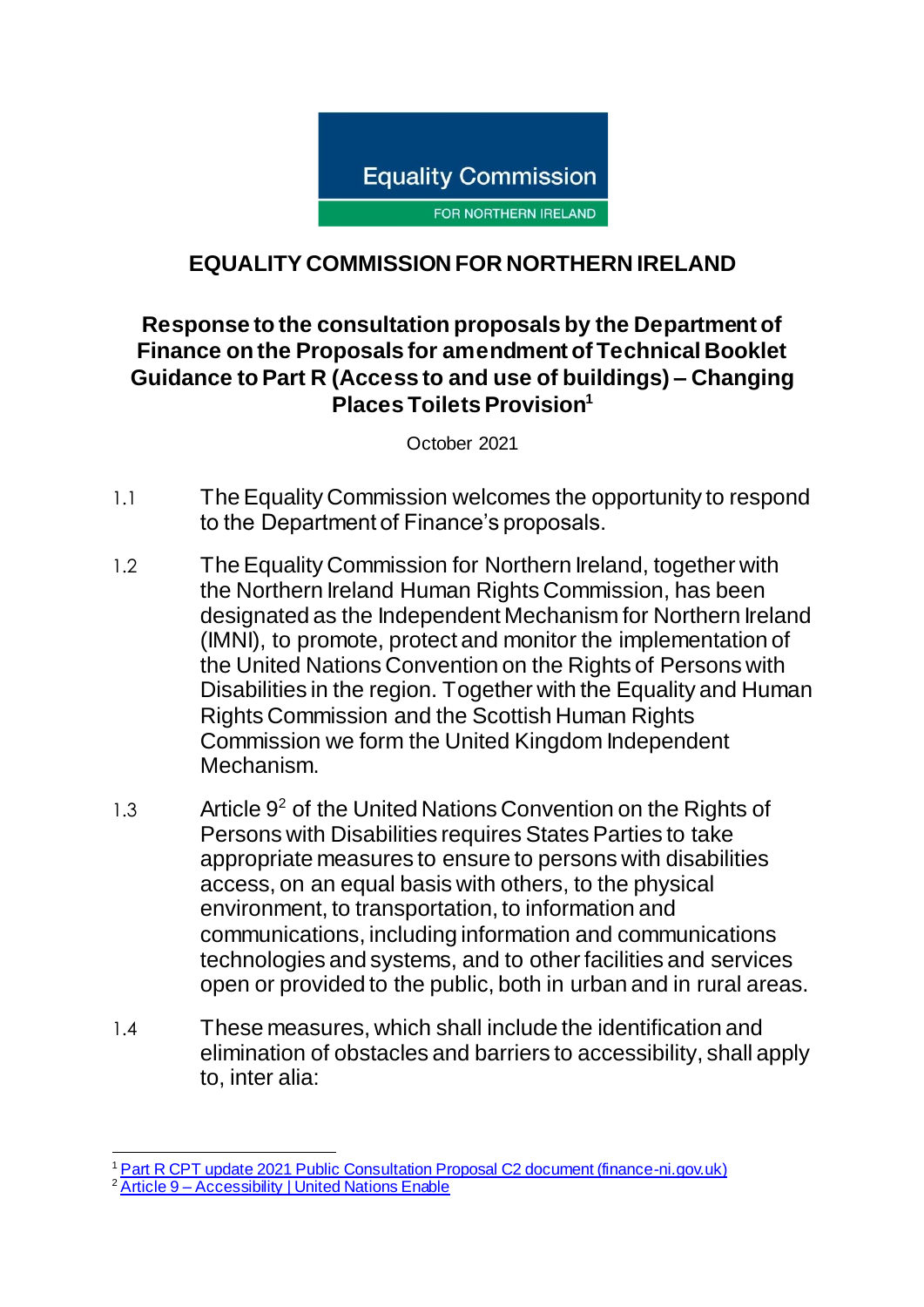a) Buildings, roads, transportation and other indoor and outdoor facilities, including schools, housing, medical facilities and workplaces;

b) Information, communications and other services, including electronic services and emergency services.

- $1.5$  Article 19<sup>3</sup> of the United Nations Convention on the Rights of Persons with Disabilities requires State Parties to recognize that persons with disabilities have the right to Live independently and being included in the community.
- 1.6 The Commission's understanding is that the Department of Finance (DoF) intends to implement amendments to local Building Regulations technical guidance that would ensure new/relevant large buildings commonly used by the public are fitted with Changing Places Toilet (CPT) facilities<sup>4</sup> in a properly targeted and proportionate manner.
- 1.7 The Commission welcomes this proposal and would highlight the importance of introducing corresponding monitoring and assessment measures to ensure effective compliance with the proposed regulations.
- 1.8 Whilst welcoming the proposal to introduce a requirement into building regulations<sup>5</sup> for the provision of CPT facilities, the Commission recommends that consideration should be given to making further amendments to Part R of the regulations to improve access for disabled people to housing and the built environment.
- 1.9 Article 19 (the right to live independently) of the UN Convention on the Rights of Persons with Disabilities<sup>6</sup> makes clear that disabled people have the right to determine how to live their own lives, particularly with respect to personal decisions regarding their living arrangements, including with respect to personal care and support.

## 1.10 The Commission continues to **recommend access to adequate, sustainable and long-term independent living**

 $\overline{a}$ <sup>3</sup> Article 19 – [Living independently and being included in the community | United Nations Enable](https://www.un.org/development/desa/disabilities/convention-on-the-rights-of-persons-with-disabilities/article-19-living-independently-and-being-included-in-the-community.html)

<sup>4</sup> Changing Places toilet (CPT) facilities meet the needs of people with profound and multiple learning disabilities as well as people with other physical disabilities such as spinal injuries, muscular dystrophy and multiple sclerosis.

<sup>&</sup>lt;sup>5</sup> [The Building Regulations \(Northern Ireland\) 2012 \(as amended\), Part R](https://www.legislation.gov.uk/nisr/2012/192/contents/made)

<sup>&</sup>lt;sup>6</sup> [UN Convention on the Rights of Persons with Disabilities](http://www.equalityni.org/ECNI/media/ECNI/Publications/Delivering%20Equality/UNCRPDOptionalProtocol.pdf)